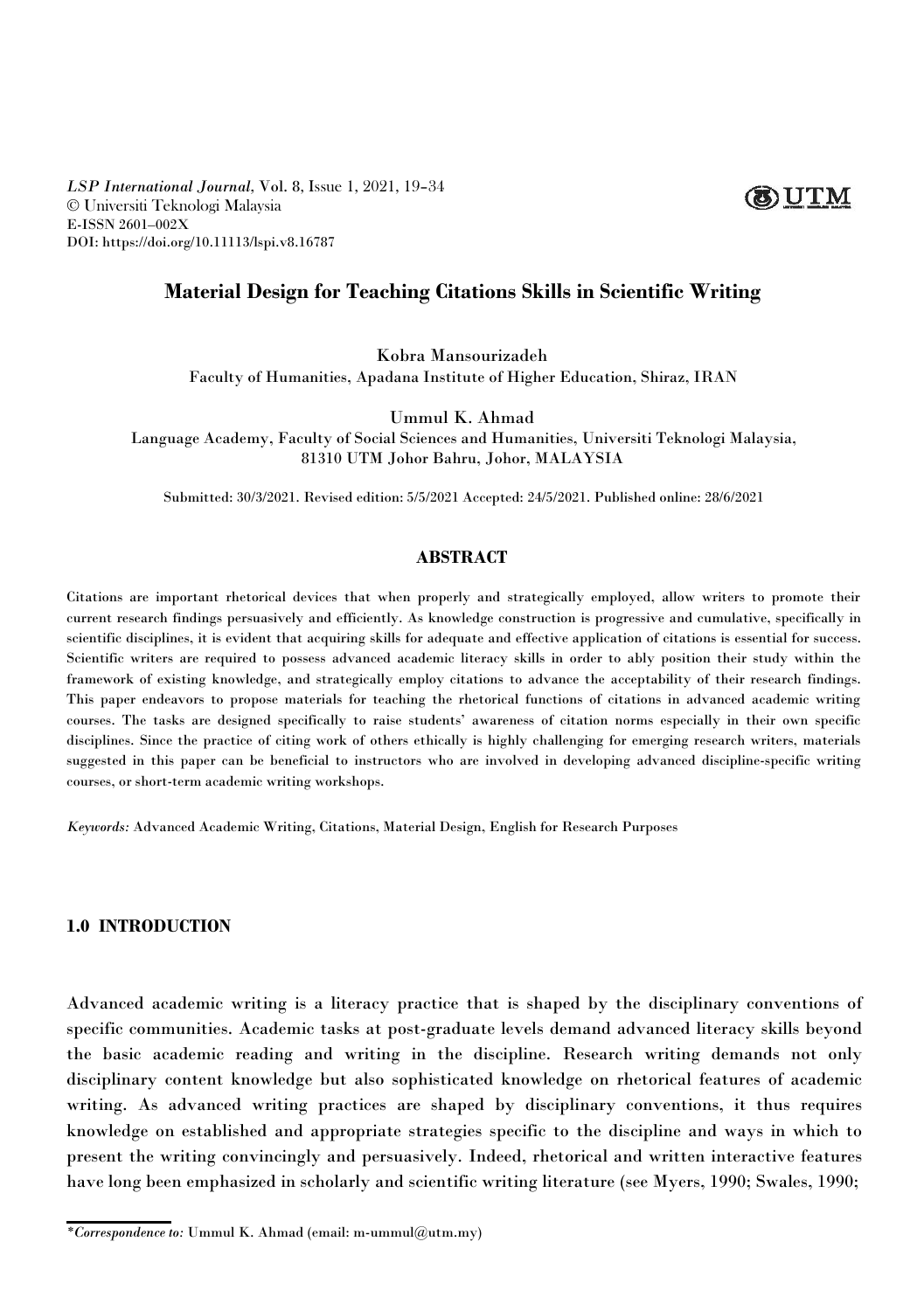2004; Chau, 2017; Li & Zhang, 2021). Scientific writing then is not simply manifestation of facts but also a form of social interaction within the disciplinary communities (see Latour and Woolgar, 1979; Bazerman, 1988), making the roles of rhetorical features become important. In other words, scientific writers need to have proper rhetorical knowledge to show the significance and value of their research and make their writing more persuasive to their target readers. Academic writers need to strategically advance the acceptability of their research claims as "persuasion is at the heart of science" (Bazerman, 1988, p.88) and citation is "central to the social context of persuasion" (Hyland, 1999, p. 342). Citation thus provides various rhetorical means for research writers.

As has been established in the literature, scientific communities are based on the creation of new knowledge or new facts (Bazerman *et al*., 2005). Researchers use prior knowledge provided by previous research and build new knowledge based on the old ones. Scientists, based on their research findings, attempt to offer new claims in relation to pre-confirmed and accepted facts already established in the disciplinary community. For their claim to be accepted as new knowledge and become a fact, it needs to be approved by the members of the community. To gain acceptance, research writers need to contextualize their findings in relation to previous works of others within their specific field of study and present their findings by following specific conventions of the community. Claims made in scientific writing need to be convincing and adequately supported to gain community approval (Hyland, 1996). To achieve this purpose, citations are usually employed as they serve as 'evidence' that enhance the acceptability of the claims (Bazerman, 1988).

One of the specific features of scientific research is "cooperative endeavor" (Bazerman, 1988, p.303)—researchers in communities of the same interest endeavour to solve problems by building on previous knowledge. Thus, knowledge becomes cumulative and incremental in the field; in other words, knowledge advancement has a linear growth (Hyland, 1998) and especially so in the hard disciplines. Therefore, citation or 'manifest intertextuality' (Hyland, 1999, 2000) plays a crucial role in attracting interests of the community. By showing the relations with what has been established earlier and by emphasizing the novelty of the current research findings, research writers persuade

their target readers towards accepting new claims being made.<br>For emerging writers, however, the writing strategies and rhetorical practices may not be so apparent; young researchers who are considered apprentices in the field may yet to learn how to navigate their readings of disciplinary texts or learn how texts are constructed and negotiated within the field. Novice writers often require direct access to expert members in their discourse community who would be willing to mentor them with disciplinary practices (Wenger, 1998). This access could be provided in the form of sharing and creating various artifacts that are specific to that social group. For instance, in a community of engineering researchers, the dominant artifact of major interest and paramount importance is the research paper. The established academic writing conventions of a specific social group or community of practice are usually deeply embedded in research papers<br>produced by senior, established members of the community. Nonetheless, some of these academic practices which form the culture and identity of the community are not instantly visible nor easily discernible to novices or beginning research writers. Since visibility plays an important role in successful apprenticeship (Lave and Wenger, 1991), it is crucial that novice writers whose academic skills are still developing be consciously directed to learn the necessary skills.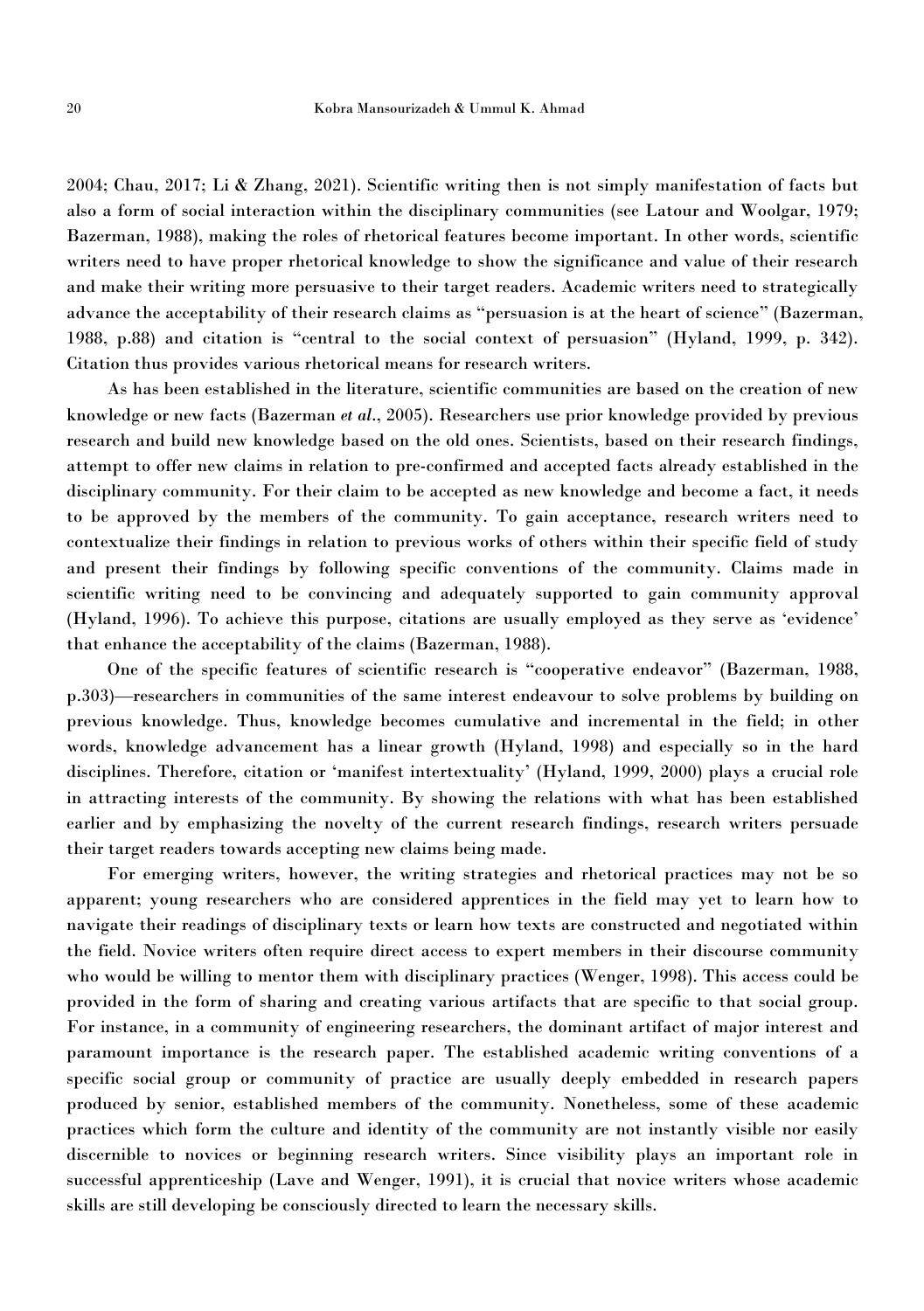Novice research writersin any scientific community could be helped to understand the appreciated academic writing practices by making the practices clearly perceptible for them. Many rhetorical features of academic texts, including the intricacies of citations, for instance, are not visible at the surface level. Citation is often described as an 'occluded feature of academic writing' (Pecorari, 2003, 2006). Hence further scrutiny beyond the surface level is usually needed to reveal the citation practices that have been structurally applied and organized by expertwriters in their published papers, before those practices can become visible and easily learned and adopted by novice writers of the same community. However, novice writers might not be able to make full use of citation as a rhetorical device to make their text more persuasive if they have yet to be fully aware of the rhetorical conventions of the field. Flowerdew (1999) has also identified that indeed the abstract aspects of academic writing such as rhetorical features and reporting of the literature as the main problems commonly faced by beginning writers, particularly from non-English language background who are embarking on writing research with the purpose of publication. Therefore, there is a need to raise students' awareness on how to employ citations effectively and strategically in advanced academic writing instructions.

Due to the crucial role of citation in scientific writing, applied linguists have been analysing various aspects of how citation are employed by academic writers across different disciplines: for example, Hyland (1999) has focused on disciplinary differences of citation that are used in the humanities and social sciences as opposed to the hard disciplines; Charles (2006) has studied reporting clauses in citations in the fields of politics and material science. Thompson and Tribble (2001) have investigated citation types in doctoral theses in the fields of agricultural botany and agricultural economics while Thompson (2000, 2005) has reported on citation practices in PhD theses in the field of agricultural botany. Petrić (2007) focuses on citation functions in master's theses in genderstudies while Zaid, Shamsudin, and Habil (2017) investigated the applications of citations in doctoral theses in the field of chemical engineering. Li and Zhang (2021) analyze and compare citation competence of Chinese master's and doctoral students' theses in a sub-field of English, specifically in the literature review and discussion segments. Harwood (2009) has reported the functions of citations used by sociologists and computer scientists while Hewings *et al*. (2010) have examined the geolinguistic aspects of citations practiced by scholars in the field of psychology. Mansourizadeh and Ahmad (2011, 2016) have compared the citation practices in novices versus expert engineering writers and Shooshtari *et al.* (2017) look into the citation features in mechanical and computer engineering and compare them with ones from applied linguistics and psychology.

All these studies have called for specific pedagogical applications for teaching emerging research writers on the intricacies of citing strategies and citations patterns in general. Various other studies have also shown the novice writers' challenges in appropriate application of citations in their research papers (see e.g., Pecorari, 2003, 2006; Abasi *et al*., 2006; Keck, 2006; Flowerdew and Li, 2007; Shi, 2010; Ahmad, Mansourizadeh and Koh, 2012). Academic writing instructors should focus on pedagogical methods which involve students in different textual practices as have been signified in the literature (see Pecorari, 2003; Carroll, 2004; Howard 2002, 2007; Abasi and Akbari, 2008; Adler- Kessner *et al*. 2008; Robillard and Howard, 2008). We need to raise the students' awareness of details of citation norms, draw their attention to the appropriate use of citations, and familiarize them with the citing behaviour of scholars in their field of study and the genre of research articles. Clearly,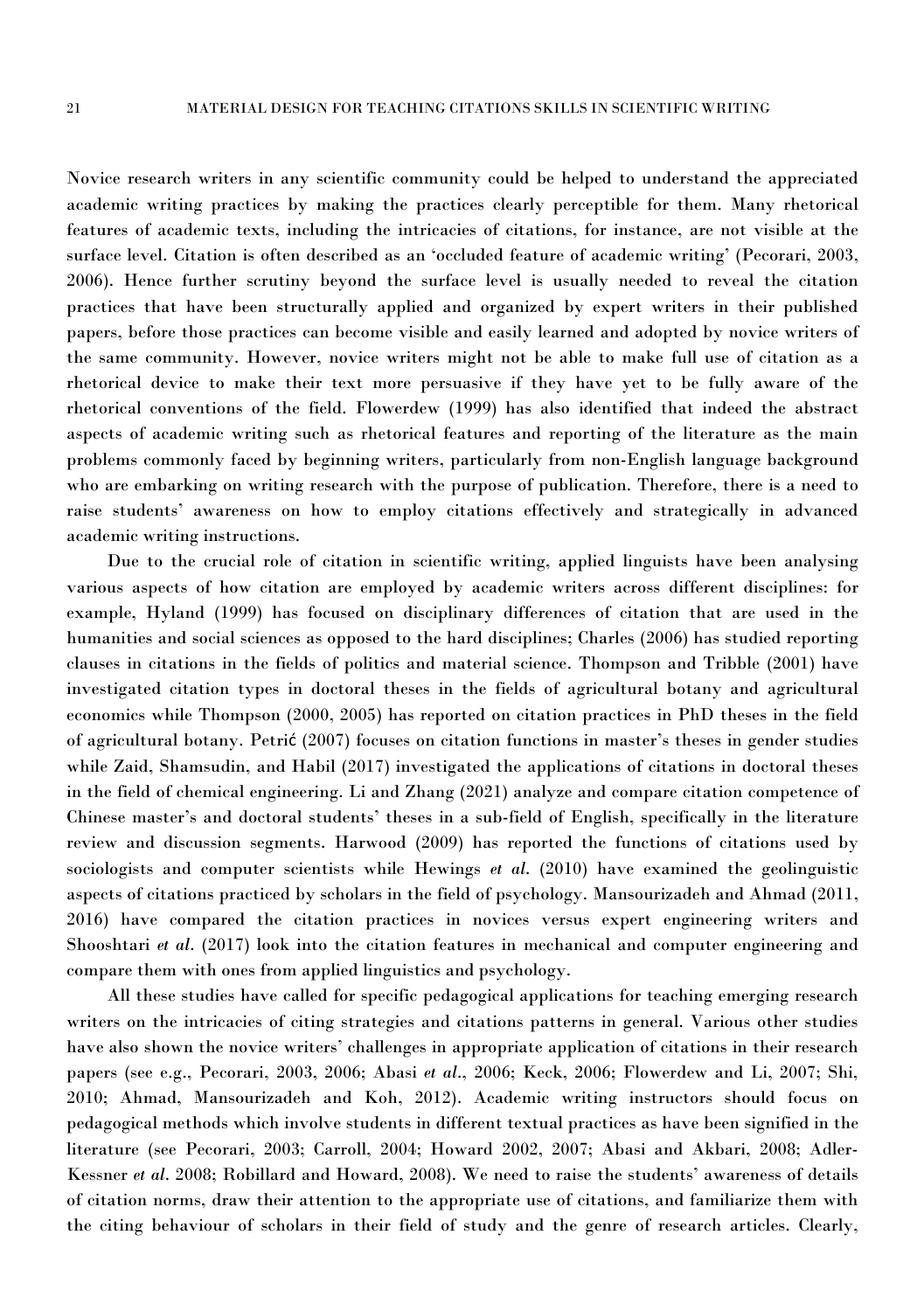'awareness' and 'exposure' have been identified as the two factors that could help students with their academic tasks (Johns and Swales, 2002).

In this paper, we attempt at designing materials and tasks which can help raise students' awareness of rhetorical functions of citations in research papers and to promote their skillof citation use. The materials and tasks can easily be adopted as a part of semester-long academic writing courses or short-term academic writing workshops. The instructional materials are designed following the EAP tradition (c.f. Swales and Feak, 2010) of raising students'awareness, involving them in actual text analysis, and enhancing their acquisition of the targeted subject. Through exercises presented in the following sections, students can be made aware of different rhetorical functions of citations, be actually involved in their own citation analysis, and be guided on how to review the citations in their own writing.

### **2.0 RAISING AWARENESS OF RHETORICAL FUNCTIONS OF CITATIONS**

Novice students usually refer to published articles in order to familiarize themselves with the writing conventions of their discipline. However, as we have pointed out earlier, many citation practices are not evident from merely reading the published text. Therefore, it is significant to draw students' attention towards the rhetorical features at the very first stage of acquiring citation skills. During this stage, the instructor provides different examples of citations for the students to raise their awareness of the various rhetorical functions of citations. The instructor also provides some key linguistic words which can help them to identify citation functions. Some of the functions are linguistically and clearly identifiable, while others may require students to actually refer to the cited text, or even to the neighboring sentences. The students are also informed that sometimes a citation serves different purposes; hence it can be associated with different rhetorical functions. Several common functions of citations have been identified by different researchers including source, identification, reference, and origin (Thompson and Tribble, 2001; Thompson, 2005), attribution, exemplification, further reference, statement of use, evaluation, comparison of one's own findings with other sources, and establishing links between sources (Petrić, 2007). In this paper, we have consolidated all these functions into seven distinctive categories. For the sake of clarity, we provide a brief description and an example for each function. All the examples provided in the following sections are taken from actual research papers published in the field of chemical engineering where citations are used in form of numbers in brackets (see Appendix A for the list of journals from which the research papers are retrieved).

#### **2.1 Attribution**

Citations with the function of attribution are used to provide background knowledge of the field or to report previous research findings. The name of the cited author could be used as a part of the cited sentence or it could be referred to in parentheses or as a number in brackets. The citation could be: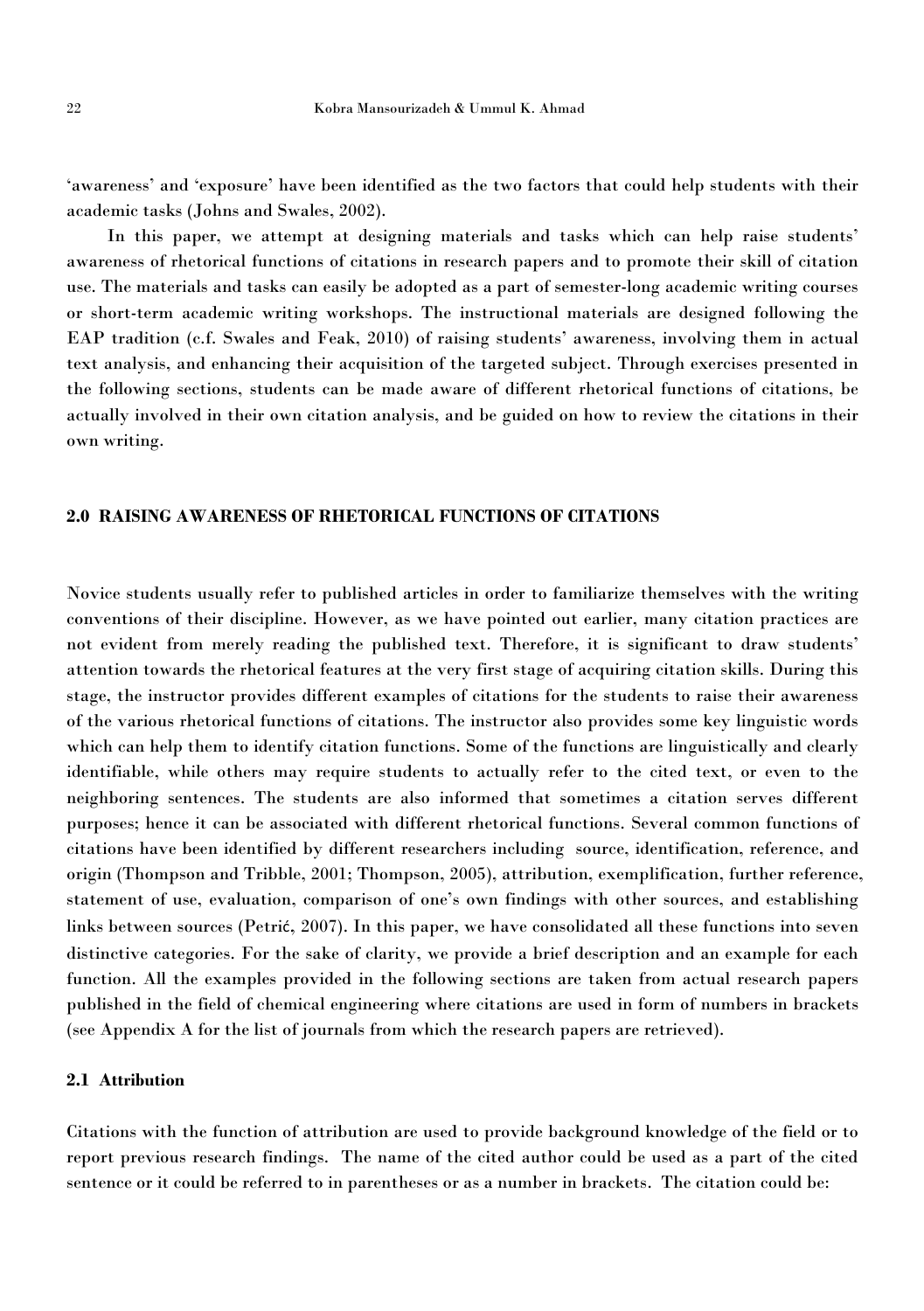a) Reporting: In reporting citation, there is a reporting verb.

*Stoyanoz reported that tensile strength dry (TSD) of acrylic fibers showed a maximum at a certain polymer concentration [9].*

b) Non-reporting: In non-reporting citation, there is no reporting verb (the citation is used to provide background knowledge).

*The mass transfer between the spun fibers and the surrounding medium influences microscopic and morphological structures as well as the mechanical properties ofPAN fibers [6].*

c) Adjunct 'according to': A citation could also be of attribution function when it begins with adjunct 'according to'.

*According to Knudsen [10], an increase in the dope solid in the range of 15–25% improved the homogeneity of the fiber structure by reducing the generation of large voids.*

A citation is categorized as attribution only if no other functions could be identified for it.

# **2.2 Identification**

Citations with identification function are used to identify the agent or the actor of the verb in the sentence (e.g. is reported, is argued, is discussed). The sentence isin passive mode and the cited author is referred to in parentheses/brackets.

*The peak with BE of 288.7 eV, is attributed to*  $C-S$  *species*  $[24]$ *.* 

Citations with identification function are also used to identify various studies which have investigated different materials. These citations usually consistof the name of some specific materials.

*Fluorinated polymer films such as polytetra-fluoroethylene (PTFE) [7–9], poly(tetrafluoroethylene co-hexafluropropylene) (FEP) [10–19], poly(ethylene-alt-tetrafluoroethylene) (ETFE) [20,21] and poly(vinylidene fluoride) (PVDF) [22–25] havebeen extensively used as substrates to develop sulfonic acid membranes.*

### **2.3 Comparison**

Citations with the function of comparison are used to compare one's own results with that of the previous research to highlight the similarities or dissimilarities. This type of citation can be identified by the comparison language that is used (e.g. similar to, different from, on the contrary, in agreement, etc.). This citation function is only used in the results and discussion section where the findings of research are presented.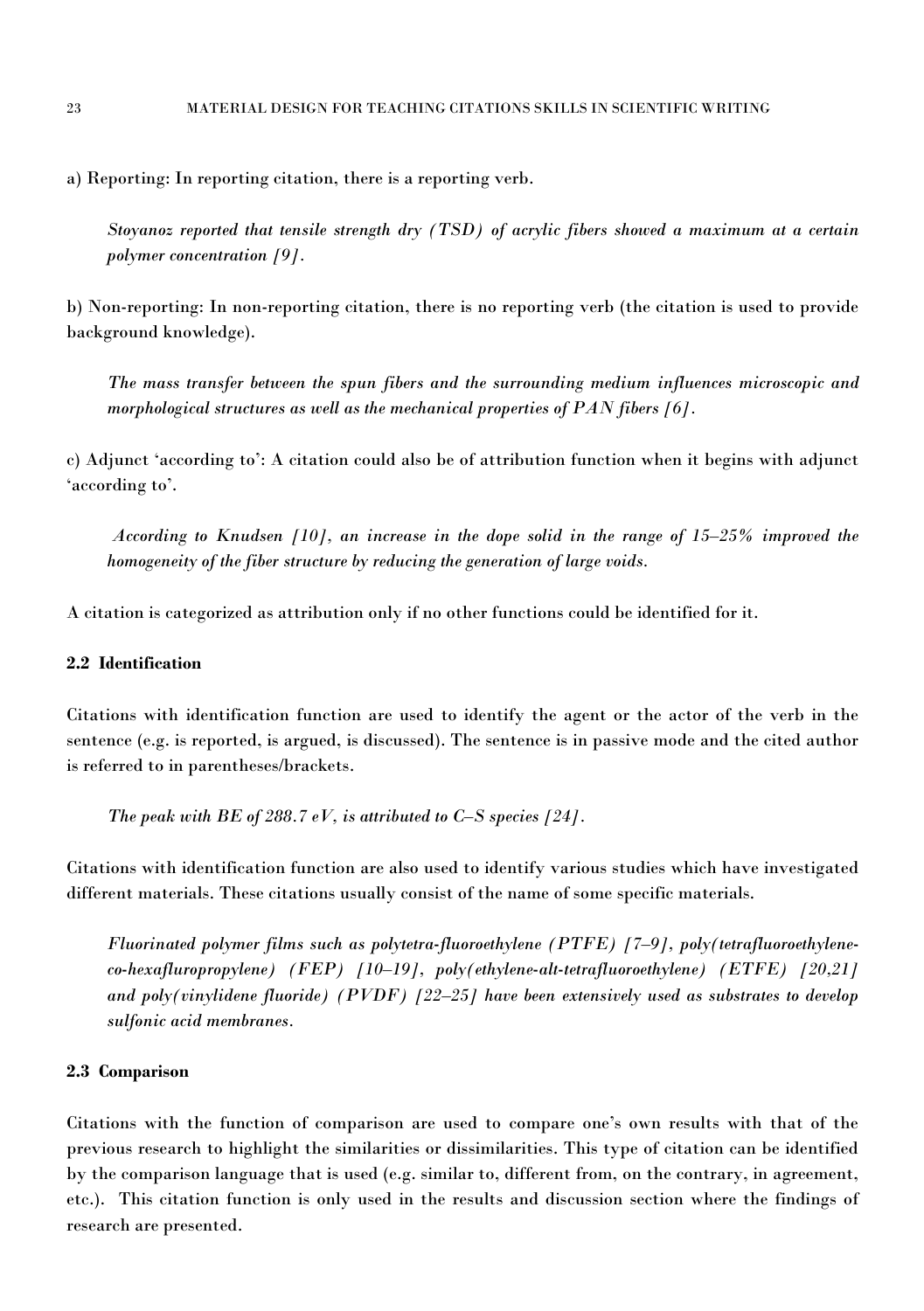The trend of the results in the present grafting system is similar to that reported for grafting of styrene *diluted with benzene and containing 0, 2 and 4% DVB onto FEP films using simultaneous and preirradiation methods [18].*

## **2.4 Reference**

Citations with the function of reference are used to lead the reader to a source for further reading. They are used to save space in the paper (sometimes they are indicated by directive 'see'). This function of citation can be identified by the language that is used which directs the reader to additional sources for reading (e.g. discussed elsewhere, reported earlier, covered in other literature, etc.).

*Different methods ofpolymer membrane preparation have been covered in several reviews [3]*

*Details of the effect of the various reaction parameters on the degree of grafting and crosslinking of styrene/PFA system are thoroughly discussed elsewhere [31].*

#### **2.5 Establishing Links between Different Sources**

This citation function is used to establish a link between studies with similar focus, findings, or argument. This citation could easily be identified as it ascribes the information to more than one source:

a) Sources of similar focus:

Humic acids have been studied by a number of researchers as a model compound of NOM in water [3-*5].*

b) Sources of similar findings:

*Sulfonic acid membranes prepared by radiation-induced grafting have been found tobe potential substitutes for their corresponding commercial fuel cell membranes [2–4].*

c) Sources of similar argument:

The formation of crystallite phases is due to the high metal loading on the support that has weakened *the metal–support interaction [29, 39].*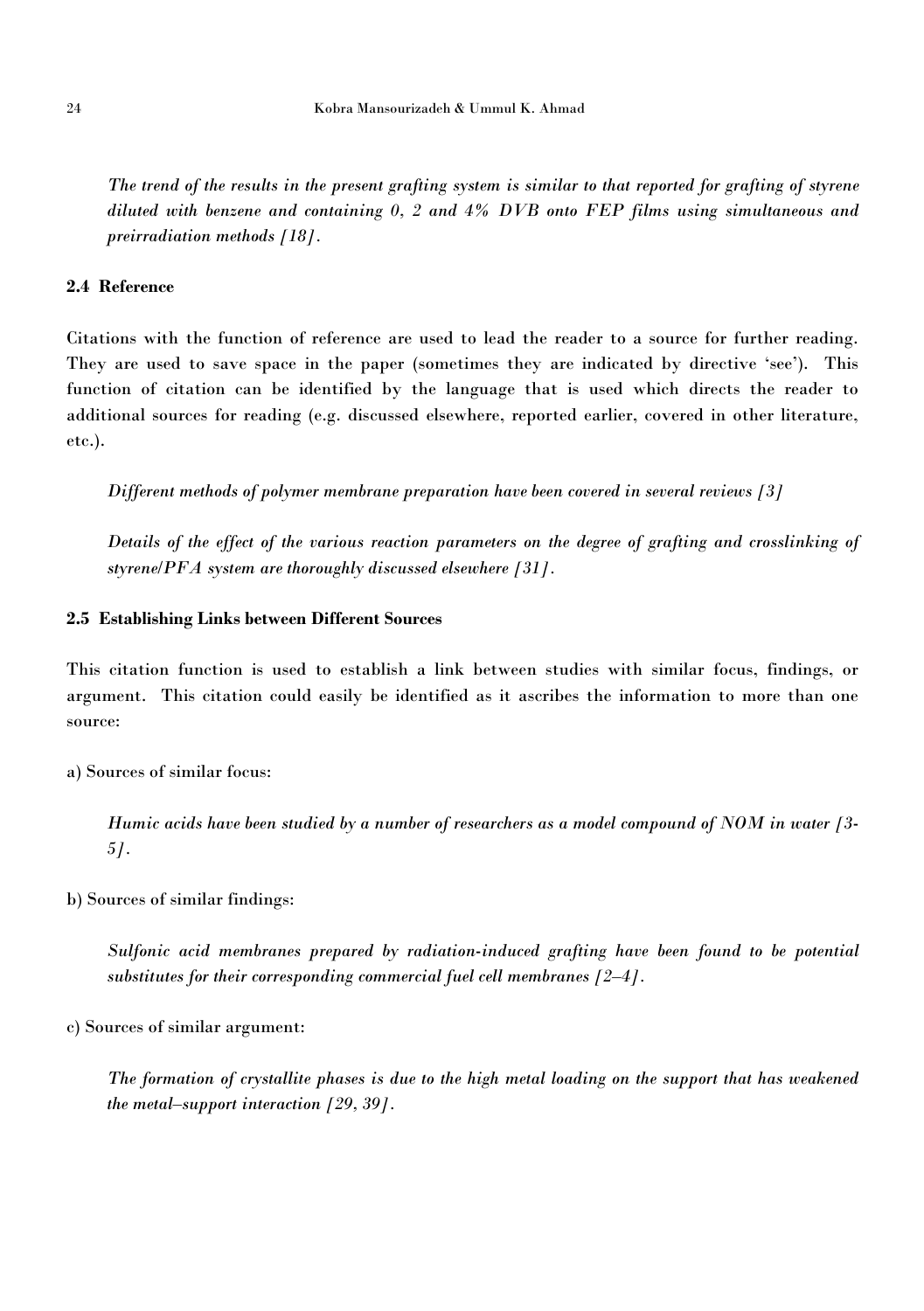### **2.6 Support**

This citation is used to provide support for the topic of the study, the methodology used, or to justify the findings and the claims made.

*Membrane systems for natural gas treating offer significant advantages, such as flexibility in design, compactness, simplicity and efficiency which are superior over conventional gas separation methods [3].*

The above citation provides support for the topic under investigation and shows the significance of the study.

*The dope temperature was maintained at 22°C in order to reduce skin formation due to substantial temperature different during coagulation process [14].*

The citation used in the example above provides support for the methodology and the procedures employed by the authors.

*In sharp contrast, membrane annealed at 180°C shows an immediate increase of the pressure normalized flux by a factor of 8 with increasing feed pressure. Again, this suggests thatvigorous backbone mobility tends to destroy any induced molecular order at 180°C or above this heating temperature [24].*

In the first sentence above, the writers explained parts of their findings and in the second sentence, they justified the findings by providing a citation.

### **2.7 Multifunctional Citations**

Sometimes a citation is used with different functions hence referred to as multifunctional.

*Fluorinated polymer films such as polytetra-fluoroethylene (PTFE) [7–9], poly(tetrafluoroethylene co-hexafluropropylene) (FEP) [10–19], poly(ethylene-alt-tetrafluoroethylene) (ETFE) [20,21] and poly(vinylidene fluoride) (PVDF) [22–25] havebeen extensively used as substrates to develop sulfonic acid membranes by grafting of styrene or styrene/crosslinker mixtures onto them followed by sulfonation reactions.*

In the example above, the writer used the citations to identify the studies which had investigated those specific materials and at the same time, to establish a link between studies with similar focus. Therefore, it serves two functions: identification and establishing links.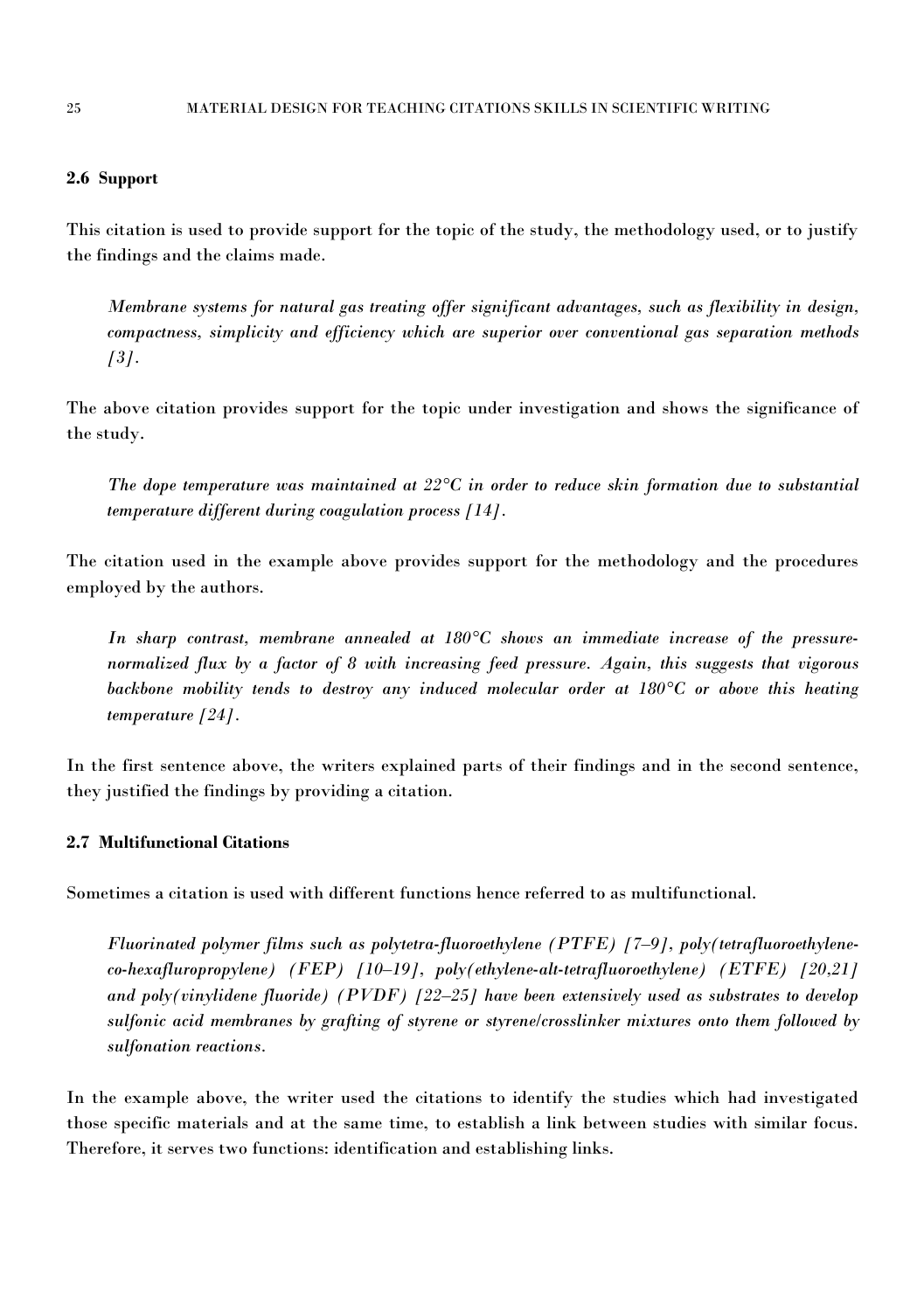*The temperature at which the NOx conversion reached its maximum (673 K) corresponds to the temperature where nearly maximum oxidation of the C3H6 was achieved as observed in Cu/ZSM-5 [49,50], Cu/Al2O3 [2,5,51], and Ag/γ -Al2O3 [35].*

In the second example, the citations are even used with three different functions: first to make a comparison between one's own findings and previous research (identified by the use of 'as'); second to establish a link between the studies with similar findings, and third to identify the studies which have investigated some specific material.

# **3.0 CITATION TASKS**

After familiarizing students with different rhetorical functions of citations, they are given an exercise to identify the citation functions. This type of exercise is characterized in Task 1.

### **3.1 Task 1**

Read the examples below and identify the rhetorical function(s) of citations in the column provided. You may assign more than one function to a citation. Some examples of citation functions are Attribution, Comparison, Support, Identification, etc.

| <b>Citations</b>                                                                                                                                                                | <b>Rhetorical function(s)</b> |
|---------------------------------------------------------------------------------------------------------------------------------------------------------------------------------|-------------------------------|
| 1. Muraki et al. $[12]$ discovered that the platinum-modified $CeO2$<br>catalysts were able to reduce NO <sub>x</sub> in a wide range of temperatures<br>under lean conditions. |                               |
| 2. Many studies have proven that cellulose acetate is highly<br>comparable to other synthetic polymer materials as well as effective<br>in hemodialysis process [23-27].        |                               |
| 3. These results were in agreement with those reported by Bahrami<br><i>et al.</i> [4].                                                                                         |                               |
| 4. Various kinds of metal oxide-supported Cu catalysts have been<br>thoroughly investigated in the SCR-HC such as Cu/SiO2 [3,4],<br>$Cu/Al2O3$ [5-7] and $Cu/ZrO2$ [8,9].       |                               |
| 5. Similar findings were reported by Kesting [18,19] on the effect of<br>inorganic salt additives upon the formation and properties of<br>cellulose acetate membranes.          |                               |
| 6. Generally, the well-dispersed metal cocations will exhibit better<br>promoting results as reported by the studies over AgCl/Al2O3 [46],<br>Ag/Al2O3 [47], and Co/ZrO2 [48].  |                               |

**Table 1** Task 1: Identifying Citation Functions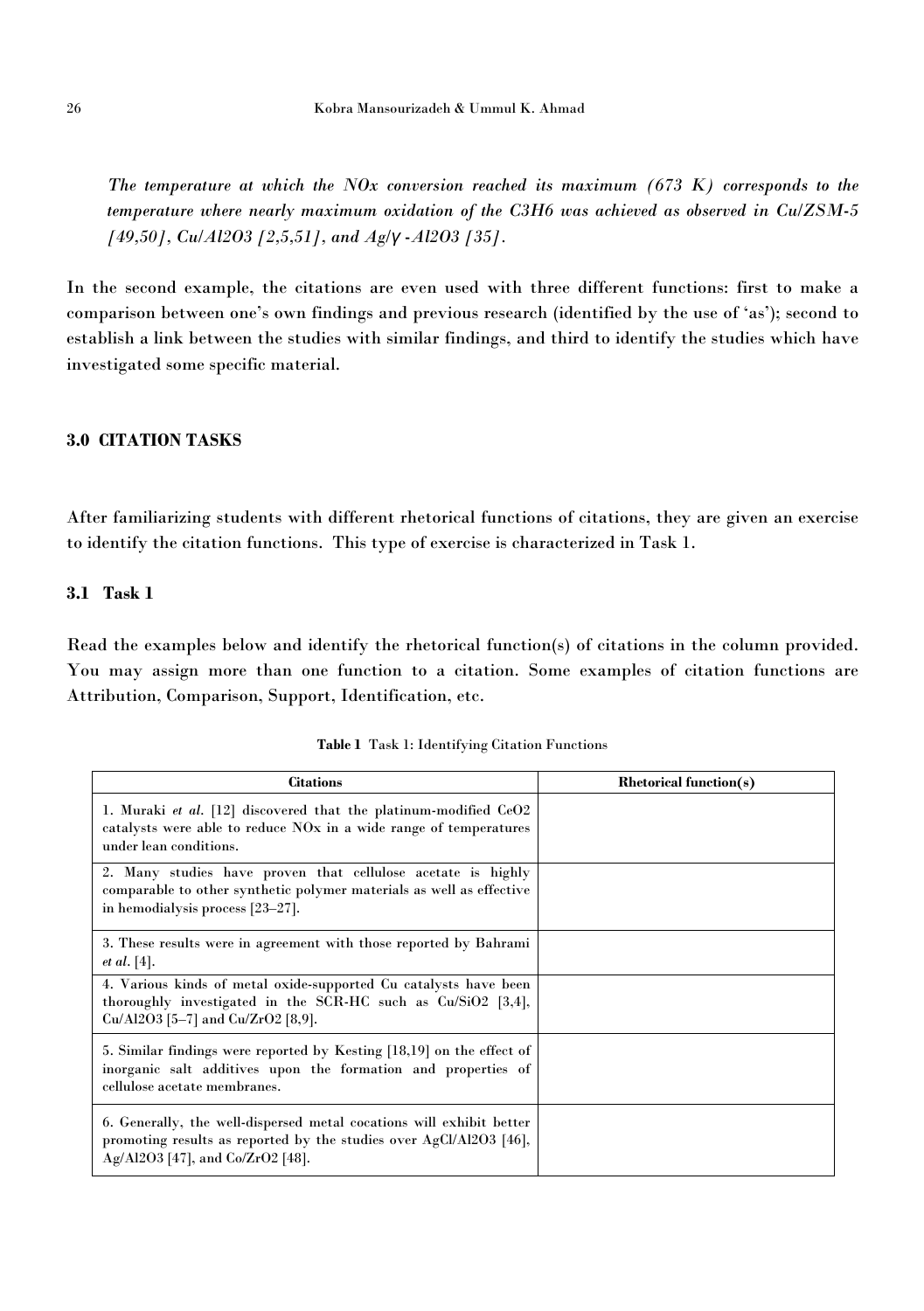| 7. This trend observed could also be related to the viscosity of the<br>solution and polymer hydrophilicity. It was reported that the<br>presence of LiBr increased the viscosity of the solution [31]. |  |
|---------------------------------------------------------------------------------------------------------------------------------------------------------------------------------------------------------|--|
| 8. The concentration of the feed and permeate solutions was<br>determined by the method described elsewhere [33].                                                                                       |  |

**Answer key:** 1 (Attribution), 2 (Establishing Links), 3 (Comparison), 4 (Identification/Establishing Links), 5 (Comparison/Establishing Links), 6 (Identification), 7 (Support/Identification), 8 (Reference).

Once the students are familiarized with different rhetorical functions of citations, they may be introduced to analysing the citations used in actual research articlesin their own field of study. The students are asked to collect five articles from recognized journals in their field to serve as the basis for further textual analysis. In Task 2, while students are asked to identify different rhetorical functions of citations in the research papers, their attention is also drawn to the details of the citations, such as the number of total citations made, the age of citations, the most primary functions of citations, etc. If the students come from the same field of study, they may carry out this activity in groups; otherwise they perform the task individually.

### **3.2 Task 2**

Select five published articles from different international journals in your own field of study. Identify all the citations in the papers. Answer the following questions. Remember that sometimes a citation may have more than one function.

- 1. How many citations are used in the whole paper? What is the average number of citations used for papers in the field?
- 2. How many citations are used in each section of the paper?
- 2. How many citations refer to studies within the current year of publication? How many citations referred to are less than 5 yearsold? More than 5 years old? 10 years old?
- 3. How many citations solely function as attribution?
- 4. How many citations are used to support the topic, methodology, findings and discussion?
- 6. How many citations are used to establish links between different sources? When are they used?
- 7. How many citations are used to provide reference for further information? When are they used?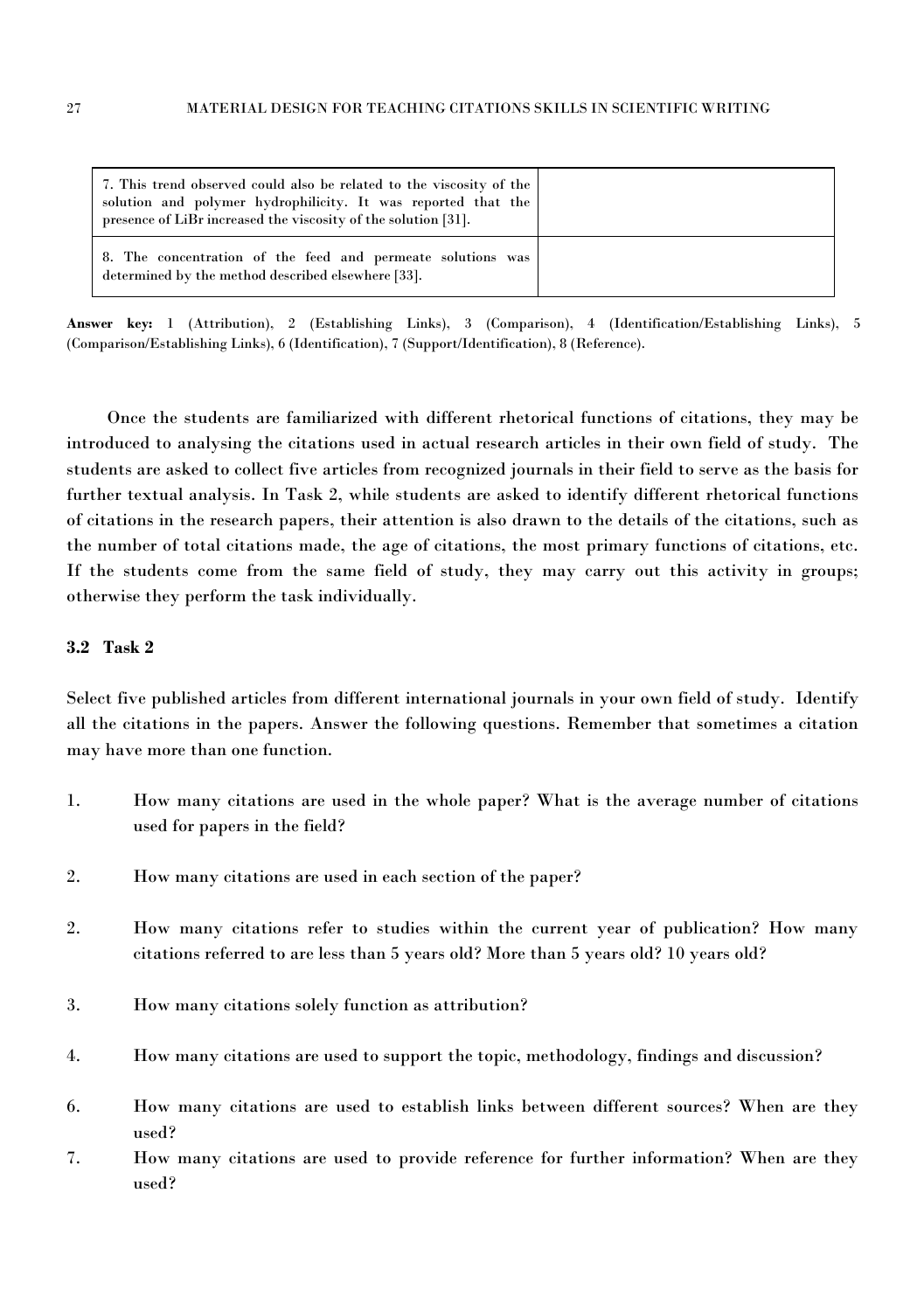- 8. How many citations are used to make a comparison between one's own findings and that of the others? When are they used?
- 9. How many citations are used to identify the agent/ actor of the reporting verb or to identify studies which have investigated a particular material?
- 10. What are the prominent citation functions in the papers? What is the prominent citation function per section?
- 11. Can you identify any other citation functions in your sample articles?

Identify all the citation functions in your sample papers and write the number of each citation function in the chart below. The citations functions in Tables 2 and 3are abbreviated as follows: Attri. refers to Attribution; Iden. refers to Identification; Sup. refers to Support; Ref. refers to Reference; Est. Link refers to Establishing Link; Comp. refers to Comparison; and Cit. refers to Citation.

| <b>Samples</b> | No.             | of | Attri. | Iden. | Sup. | Ref. | <b>Est. Link</b> | Comp. | <b>Other</b> | No. of cit. |
|----------------|-----------------|----|--------|-------|------|------|------------------|-------|--------------|-------------|
|                | <b>Citation</b> |    |        |       |      |      |                  |       | function     | function    |
| Paper 1        |                 |    |        |       |      |      |                  |       |              |             |
| Paper 2        |                 |    |        |       |      |      |                  |       |              |             |
| Paper 3        |                 |    |        |       |      |      |                  |       |              |             |
| Paper 4        |                 |    |        |       |      |      |                  |       |              |             |
| Paper 5        |                 |    |        |       |      |      |                  |       |              |             |
| Total          |                 |    |        |       |      |      |                  |       |              |             |

**Table 2** Task 2.1: Identifying Citation Functions in Selected Papers

\*since citations can havemore than one function the total no. of citation functions are more than the total no. of citations

Now look at the citations in each section of the papers and complete the chart below. (The title of the sections in the papers might be different based on your field of study).

**Table 3** Task 2.2: Identifying Citation Functions across Sections in Research Papers

| <b>Sections</b>              | of<br>No.       | Attri. | Iden. | Sup. | Ref. | <b>Est. Link</b> | Comp. | <b>Other</b> | No. of cit. |
|------------------------------|-----------------|--------|-------|------|------|------------------|-------|--------------|-------------|
|                              | <b>Citation</b> |        |       |      |      |                  |       | function     | function    |
| Introduction                 |                 |        |       |      |      |                  |       |              |             |
|                              |                 |        |       |      |      |                  |       |              |             |
| Experiment/                  |                 |        |       |      |      |                  |       |              |             |
| Methods                      |                 |        |       |      |      |                  |       |              |             |
| $\mathbf{\alpha}$<br>Results |                 |        |       |      |      |                  |       |              |             |
| Discussion                   |                 |        |       |      |      |                  |       |              |             |
| Summary/                     |                 |        |       |      |      |                  |       |              |             |
| Conclusion                   |                 |        |       |      |      |                  |       |              |             |
| Total                        |                 |        |       |      |      |                  |       |              |             |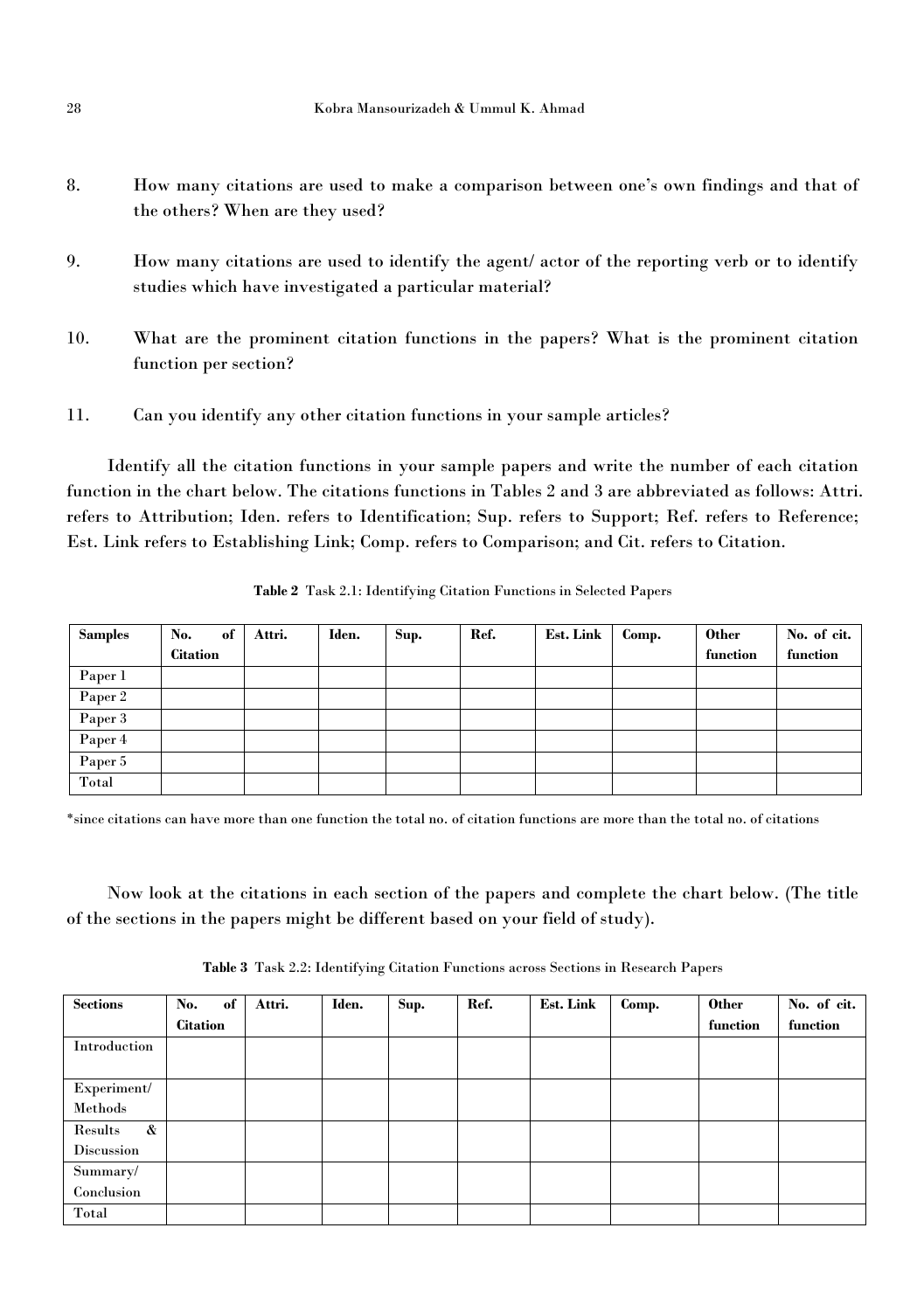### **3.3 Group Work Activity**

Compare your findings with a friend who is from a different field of study.

How are your answers different?

By answering the above questions, the students consciously become aware of citation practices in their own field of study. This knowledge will be able to guide them on how/when to employ citations in their own writing. Through making comparisons with others from different areas, they will also be consciously aware of different citation practices across different disciplines or fields of study.

### **3.4 Guiding Students on Reviewing theirown Citations**

In the previous segments, the students were made aware of different rhetorical functions of citations. They became familiarized with the details of incorporating citations in writing. Following Swales and Feak (2010), the final stage will have students reflect on their own writing practices; students are tasked to review their own citations and apply what they have learned in real situation. The students are given achecklist which will guide them to review the citations they have used in their own research paper. This checklist can be used by the students as a guide or it can be used in class as an additional activity.

#### **Use the checklist below to review yourown citations**

- 1 Have I cited asufficient number of sources in each section of my paper?
- 2 Have I cited both old and recent research in my area?
- 3 Have I used citations to support the topic of my study, my method segment, my findings and discussion?
- 4 Have I given prominence to support citations in the discussion section of my paper?
- 5 Have I compared my findings with previous research?
- 6 Have I used citations to show both similarities and dissimilarities with previous research?
- 7 Have I established links between different sources in my citations to show my knowledge of the field and to make my argument stronger?
- 8 Have I used Identification citations to report various studies with similar focus or findings?
- 9 Have I checked my citations with the source texts to see if I have cited them accurately?
- 10 Have I included all the cited sources in my reference list?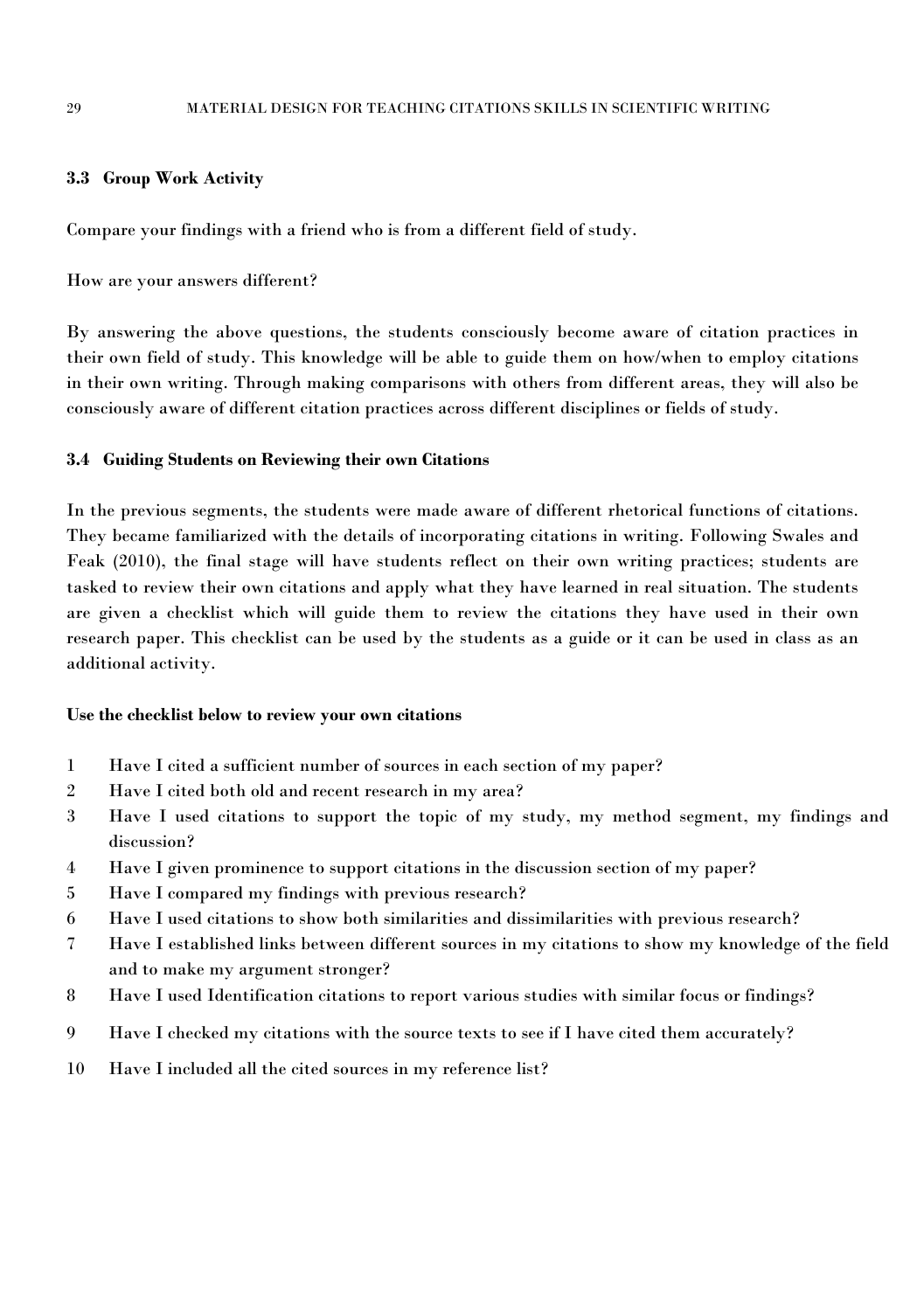### **4.0 FINAL THOUGHT**

Using this model, we believe that beginning research writers can actually be trained to be text analysts for their own field through investigating and learning specific disciplinary textual practices for themselves, while the instructor acts mostly as the facilitator and guides them towards understanding different citation choices and strategies.The proposed materials were obviously designed with post-graduate students in mind, who these days more often than not, are forced to write for publication as part of their degree requirement. The tasks, however, could be modified based on the students' level. The model could also be applied for teaching other aspects or features of academic writing such as summarizing and paraphrasing, reporting verbs, and others.

Practice is of course a key factor in the success of writing. In EAP courses, instructors can give their students various writing assignments where they actually have the opportunity to incorporate multiple features of academic writing skills. For instance, the instructor may ask students to select a few related articles in their discipline and to write a short review paper citing information only from those selected articles using paraphrases, summaries and generalization as different ways of incorporating source texts in their writing. Students can be asked to submit both the review paper as well as the sources used which could easily be done these days with the help on the ubiquitous online learning system. Through this kind of writing practices, students would have to think strategically how to employ citations appropriately—they will be forced to incorporate information from the source texts in their writing, and at the same time, will try to apply the appropriate strategies since the source texts are available for comparison. They could even be asked to highlight the parts of the source texts that they have used in their citations. This "literature-based report" (Dovey, 2010, p. 54) is argued to be a type of writing task which can develop essential academic writing skills.

Advanced academic writing is complex and multifaceted. Faced with its complex features, uninitiated novice writers may easily become bewildered that some may resort to strategies which are not in line with appropriate or even accepted writing conventions. EAP instructors thus play an important role of raising students'awareness and highlighting the important writing features within and acrossfields of studies by first becoming informed themselves of various disciplinary writing conventions. Raising students' awareness of the textual or rhetorical features may perhaps make them more appreciative that advanced academic writing is a necessary competence that need to be consciously built and practiced over time. This paper has focused only on citation skill which is one of the important features in advanced academic writing. We believe that the materials and tasks offered here could be modelled after and similarly employed to teach closely related academic writing skills such as techniques of incorporating texts of others when paraphrasing, summarizing, and generalizing information; using various reporting verbs when reviewing the literature and so much more.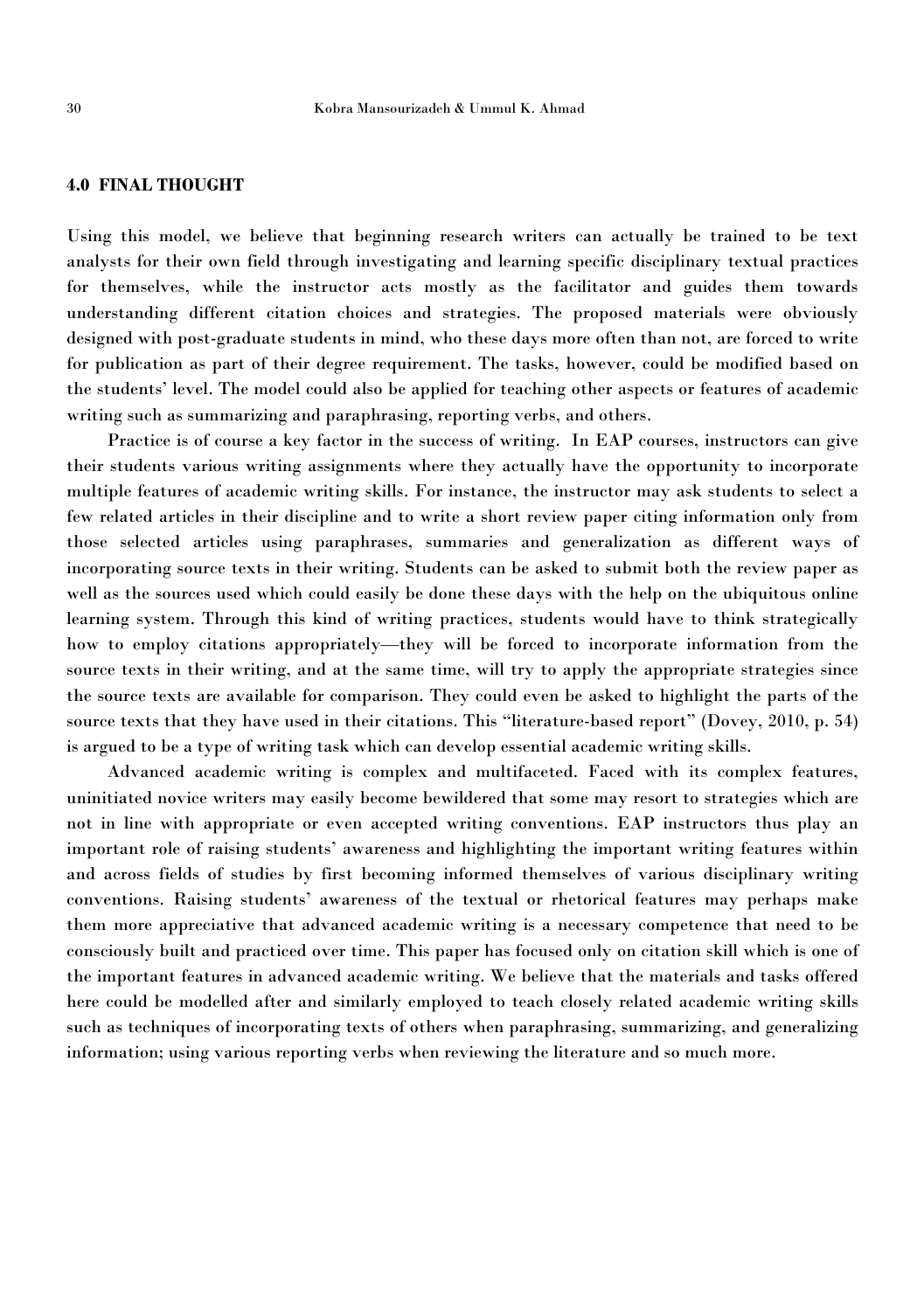#### **REFERENCES**

- Abasi, A. R., Akbari, N. & Graves, B. 2006. Discourse Appropriation, Construction of Identities, and the Complex Issue of Plagiarism: ESL Student Writing in Graduate School. *Journal of Second Language Writing.* 15(2): 102-117.
- Abasi, A. R. & Akbari, N. 2008. Are We Encouraging Patchwriting? Reconsidering the Role of Pedagogical Context in ESL Students' Transgressive Intertextuality. *English for Specific Purposes.* 27(30): 267-284.
- Adler-Kassner, L., Anson, C. M. & Howard, R. M. 2008. Framing Plagiarism. In Caroline Eisner and Martha Vicinus (Eds.). Originality, Imitation, and Plagiarism: Teaching Writing in the Digital Age (pp.231-246). Ann Arbor: University of Michigan Press.
- Ahmad, U. K., Mansourizadeh, K., Koh, G. M. A. 2012. Non-native University Students' Perception of Plagiarism. *Journal of Advances in Language and Literary Studies*. 3(1): 39-48.
- Bazerman, C. 1988. *Shaping Written Knowledge.* Madison: University of Wisconsin Press.
- Bazerman, C., Little, J., Bethel, L., Chavkin, T., Fouquette, D., & Garufis, J. 2005. *Reference Guide to Writing across the Curriculum*. West Lafayette, Indiana: Parlor Press.
- Carroll, J. 2004. Institutional Issues in Deterring, Detecting and Dealing with Student Plagiarism. Joint Information Systems Committee. JISC Briefing Paper. Retrieved January 28, 2009 from: [http://www.jisc.ac.uk/uploaded\\_documents/plagFinal.pdf.](http://www.jisc.ac.uk/uploaded_documents/plagFinal.pdf)
- Charles, M. 2006. Phraseological Patterns in Reporting Clauses Used in Citation: A Corpus-based Study of Theses in Two Disciplines. *English for Specific Purposes*. 25(3): 310-331.
- Chau, M., H. 2017. More than Words: Text Matters in Language Learning. *Malaysian Journal of Languages and Linguistics.* 6(2): 1-16.
- Dovey, T. 2010. Facilitating Writing from Sources: A Focus on Both Processand Product. *Journal of English for Academic Purposes.* 9(1): 45-60.
- Flowerdew, J. 1999. Writing for Scholarly Publication in English: The Case of Hong Kong. *Journal of Second Language Writing.* 8(2): 123-145.
- Flowerdew, J. & Li, Y. 2007. Language Re-use among Chinese Apprentice Scientists Writing for Publication. *Applied Linguistics.* 28(3): 440-465.
- Harwood, N. 2009. An Interview-based study of the Functions of Citation in Academic Writing Across Two Disciplines. *Journal of Pragmatics*. 41(3): 497-518.
- Hewings, A. Lillis, T., Vladimirou, D. 2010. Who's Citing Whose Writings? A Corpus Based Study of Citations as Interpersonal Resource in English Medium National and English Medium International Journals. *Journal of English for Academic Purposes*. 9(2): 102-115.
- Howard, R. M. 2002. Don't Police Plagiarism: Just TEACH! Education Digest. 67(5): 46-49.
- Howard, R. M. 2007. Understanding "Internet Plagiarism". *Computers and Composition.* 24(1): 3-15.
- Hyland, K. 1996. Writing Without Conviction? Hedging in Science Research Articles. *Applied Linguistics.* 17(4): 433-454.
- Hyland, K. 1998. Persuasion and Context: The Pragmatics of Academic Metadiscourse. *Journal of Pragmatics.* 30(4): 437-455.
- Hyland, K. 1999. Academic Attribution: Citation and the Construction of Disciplinary Knowledge. *Applied Linguistics.* 20(3): 341-367.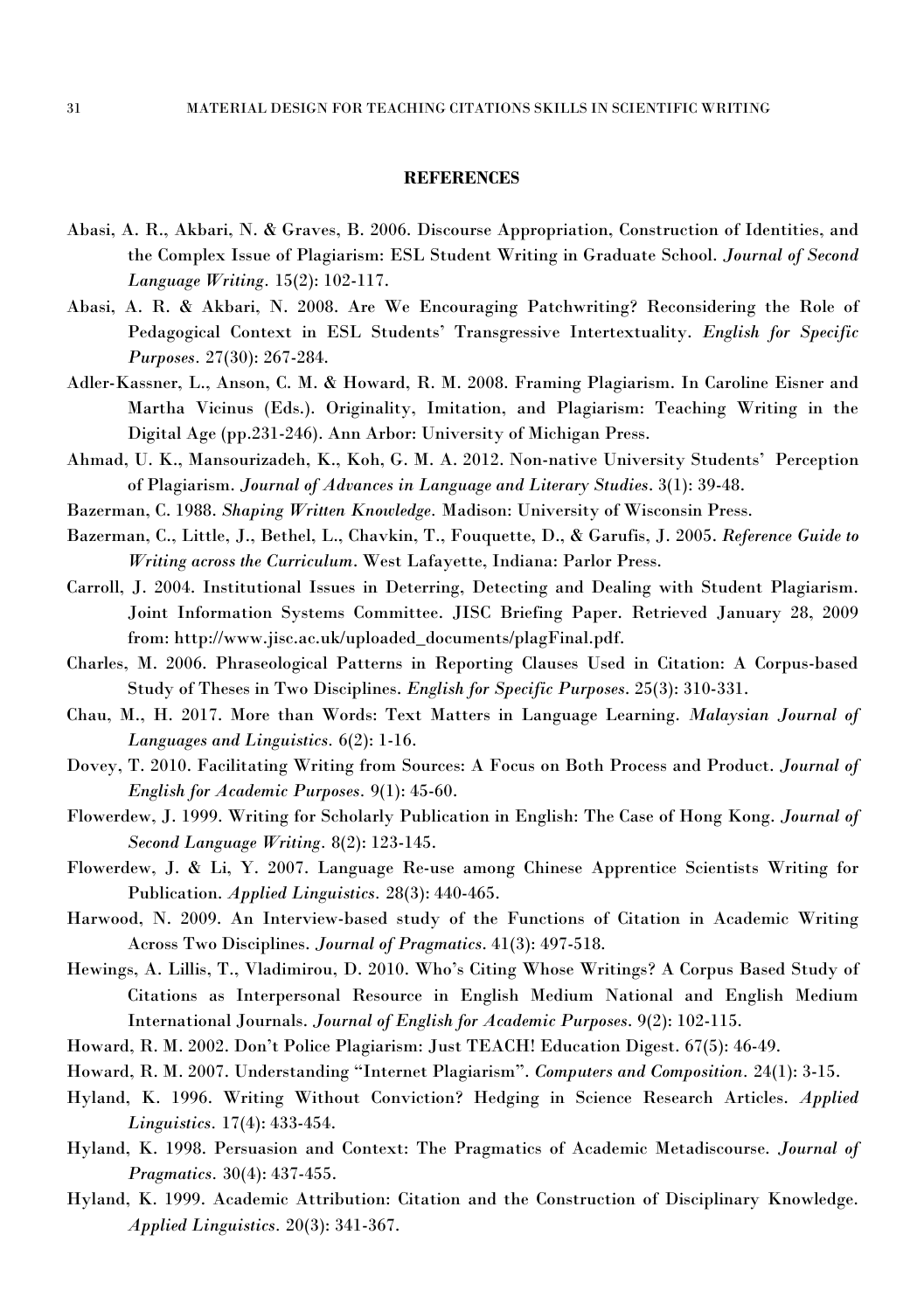Hyland, K. 2000. *Disciplinary Discourses: Social Interactions in Academic Writing*. Harlow: Longman.

- Johns, A. M. & Swales, J. M. 2002. Literacy and Disciplinary Practices: Opening and Closing Perspectives. *Journal of English for Academic Purposes*. 1(1): 13-28.
- Keck, C. 2006. The Use of Paraphrases in Summary Writing: A Comparison of L1 and L2 Writers. *Journal of Second Language Writing.* 15(4): 261-278.
- Latour, B. & Woolgar, S. 1979. *Laboratory Life: The Social Construction of Scientific Facts*. Beverly Hills: Sage.
- Lave, J. & Wenger, E. 1991. *Situated Learning: Legitimate Peripheral Participation.* Cambridge, UK: Cambridge University Press.
- Li, Q. & Zhang, X. 2021. An Analysis of Citations in Chinese English-major Master's Theses and Doctoral Dissertations. *Journal of English for Academic Purposes.* 51. (https://doi.org/10.1016/j.jeap.2021.100982)
- Mansourizadeh, K. & Ahmad, U. K. 2011. Citation Practices Among Expert and Novice Scientific Writers. *Journal of English for Academic Purposes.* 10(3): 152-161.
- Mansourizadeh, K. & Ahmad, U. K. 2016. An Investigation of Source Use Strategies in Published Research Articles and Graduate Students' Research Papers. *Asian ESP Journal.* 12 (1): 148- 182.
- Myers, G. 1990. *Writing Biology: Texts in the Social Construction of Scientific Knowledge.* Madison: University of Wisconsin Press.
- Pecorari, D. 2003. Good and Original: Plagiarism and Patchwriting in Academic Second-language Writing. *Journal of Second Language Writing.* 12(4): 317-345.
- Pecorari, D. 2006. Visible and Occluded Citation Features in Postgraduate Second-language Writing. *English for Specific Purposes*. 25(1): 4-29.
- Petrić, B. 2007. Rhetorical Functions of Citations in High- and Low-rated Master's Theses. *Journal of English for Academic Purposes.* 6(3): 238-253.
- Robillard, A. E. & Howard, R. M.2008. Introduction: Plagiarisms. In Rebecca Moore Howard and Amy E. Robillard (Eds.). Pluralizing Plagiarism: Identities, Contexts, Pedagogies (pp. 1-7). Portsmouth, NH: Heinemann Boynton/Cook.
- Shi, L. 2010. Textual Appropriation and Citing Behaviours of University Undergraduates. *Applied Linguistics.* 31(1): 1-24.
- Shooshtari, Z. G., Jalilifar, A., Shahri, S. 2017. Ethnolinguistic Influence on Citation in English and Persian Hard and Soft Science Research Articles. *3L: The Southeast Asian Journal of English Language Studies.* 23(2): 58-74.
- Swales, J. M. 1990. *Genre Analysis: English in Academic and Research Setting.* Cambridge: Cambridge University Press.
- Swales, J. M. 2004. *Research Genres: Explorations and Applications.* Cambridge: Cambridge University Press.
- Swales, J. & C. Feak. 2010. "From Text to Task: Putting Research on Abstracts to work" in M. Ruiz- Garrido, J. C. Palmer-Silveira & I. Fortanet-Gómez (Eds.). English for Professional and Academic Purposes. Amsterdam: Rodopi. (pp. 167-180).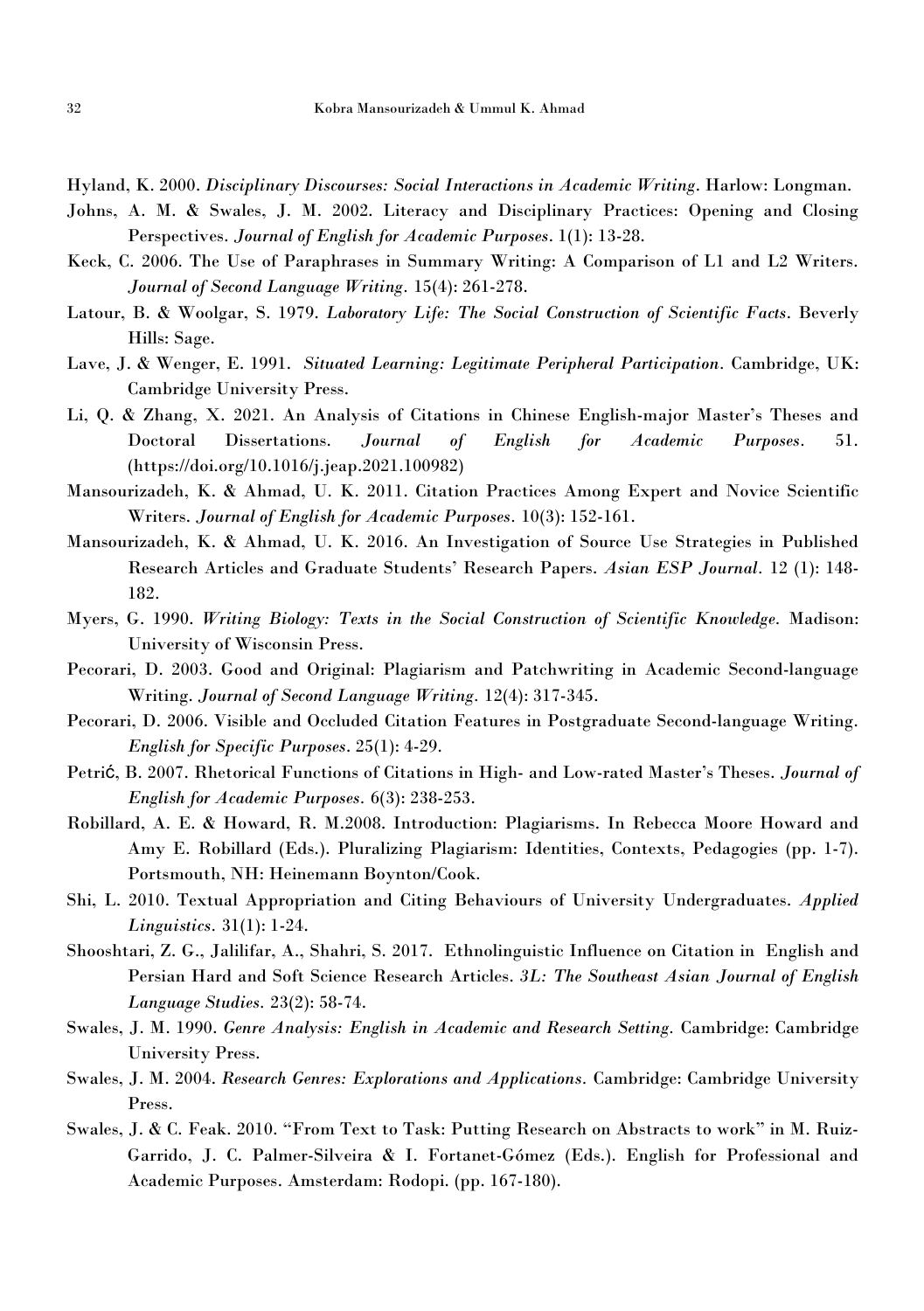- Thompson, P. 2000. Citation Practices in PhD Theses. In L.Burnard & T. McEnery (Eds.). Rethinking Language Pedagogy from a Corpus Perspective (pp. 91-101). Frankfurt: Peter Lang.
- Thompson, P. 2005. Points of Focus And Position: Intertextual Reference in PhD Theses. *Journal of English for Academic Purposes.* 4(4): 307-323.
- Thompson, P. & Tribble, C. 2001. Looking at Citations: Using Corpora in English for Academic Purposes. *Language Learning & Technology*. 5(3): 91-105.
- Wenger, E. 1998. *Communities of Practice: Learning, Meaning, and Identity.* Cambridge University Press, Cambridge.
- Zaid, Y. H., Shamsudin, S., Habil, H. 2017. Exploring Citations In Chemical Engineering Literature Review. *LSP International Journal.* 4(1): 55-67.